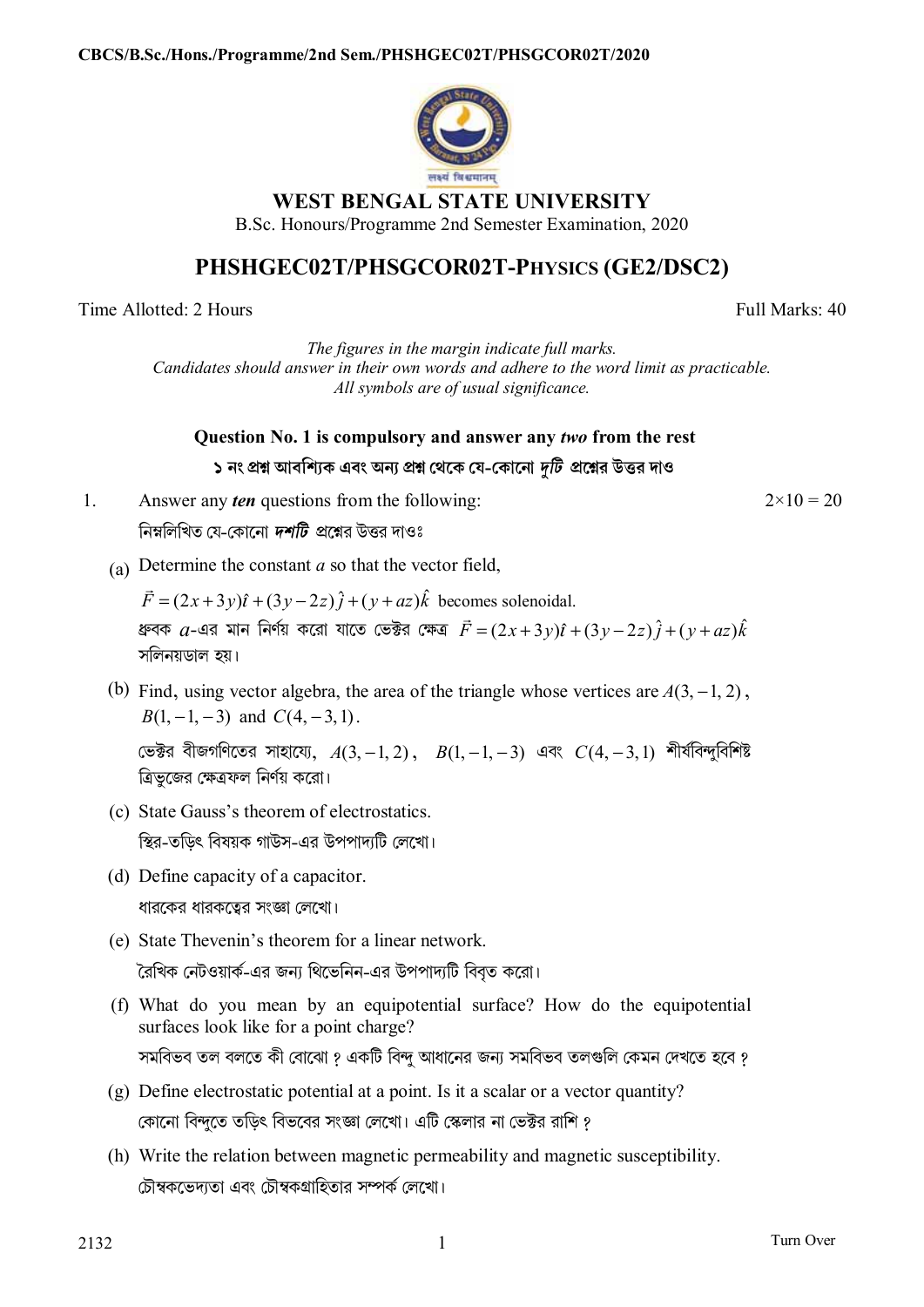## **CBCS/B.Sc./Hons./Programme/2nd Sem./PHSHGEC02T/PHSGCOR02T/2020**

- (i) Define ampere in terms of the force between two long straight and parallel current carrying conductors. তড়িৎবাহী দুটি দীর্ঘ, ঋজু সমান্তরাল তারের ভিতর ক্রিয়াশীল বলের সাহায্যে অ্যাম্পিয়ারের সংজ্ঞা েলেখা।
- (j) Explain the physical significance of the gradient of a scalar. স্কেলারের নতিমাত্রার ভৌত তাৎপর্য ব্যাখ্যা করো।
- (k) What is Lorentz force? লোরেঞ্জ বল কাকে বলে?
- (l) Define the coefficient of mutual inductance between two conducting coils. দটি পরিবাহী কণ্ডলীর মধ্যে পারস্পরিক আবেশ গুণাঙ্কের সংজ্ঞা লেখাে।
- (m) Explain the physical significance of the equation  $\vec{\nabla} \cdot \vec{B} = 0$  where  $\vec{B}$  is the magnetic field.

 $\vec{\nabla}\cdot\vec{B}=0$  সমীকরণটির ভৌত তাৎপর্য ব্যাখ্যা করো, যেখানে  $\vec{B}$  হল চৌম্বক ক্ষেত্র।

- (n) Define Poynting vector in an electromagnetic field. কোনো তডিৎচুম্বকীয় ক্ষেত্রে পয়েন্টিং ভেক্টরের সংজ্ঞা লেখো।
- 2. (a) Show that  $\vec{F} = (2xy + z^3)\hat{i} + (x^2)\hat{j} + (3xz^2)\hat{k}$  is a conservative vector field. দেখাও যে,  $\vec{F} = (2xy + z^3)\hat{\iota} + (x^2)\hat{\jmath} + (3xz^2)\hat{k}$  একটি সংরক্ষী ভেক্টর ক্ষেত্র। 3

 $3+2$ 

 $\overline{2}$ 

(b) Calculate electric field  $\vec{E}$  at the point (3, 1, 2) for a given potential,

 $\varphi(x, y, z) = 5x - 3y + z$ .

Calculate the work done in taking a unit positive charge in this field from this point down to the origin.

 $\varphi(x,y,z)\!=\!5x\!-\!3y\!+\!z$  বিভবের জন্য (3, 1, 2) বিন্দুতে তড়িৎক্ষেত্র  $\vec{E}$  নির্ণয় করো। ওই তডিৎক্ষেত্রে উল্লিখিত বিন্দ থেকে মলবিন্দ পর্যন্ত একটি একক ধনাত্মক আধানকে নিয়ে যেতে কত কার্য িহসাব কেরা।

(c) When does a moving charged particle not experience any force while moving in a uniform magnetic field? Justify your answer.

কখন একটি চলমান তড়িদাহিত কণা একটি সুষম চৌম্বক ক্ষেত্রের মধ্য দিয়ে যাবার সময় কোনো বল অনুভব করবে না ? তোমার উত্তরের সপক্ষে যুক্তি দাও।

- 3. (a) Using Ampere's circuital law, find the magnetic field due to a long, narrow, straight conducting wire that carries a current *I* through it. Plot the variation of the magnitude of the field with the distance measured from the wire. অ্যাম্পিয়ার-এর পরিক্রমণ উপপাদ্যের সাহায্যে একটি দীর্ঘ, সরু, ঋজু পরিবাহী তারের জন্য চৌম্বক ক্ষেত্র নির্ণয় করাে যেখানে তারের মধ্যে প্রবাহমাত্রা হল *I*। তারের থেকে দূরত্বের সঙ্গে ক্ষেত্রের মান কীভাবে পরিবর্তিত হয় তা একটি লেখচিত্র এঁকে দেখাও।  $2+1$ 
	- (b) Find the magnitude of the magnetic field at the point (1, 1, 1) due to a vector potential  $\vec{A} = \frac{B_0}{2}(-y\hat{i} + x\hat{j})$ . What will be the force acting on a charged particle moving on the *x*-*y* plane in this magnetic field?  $3+1$